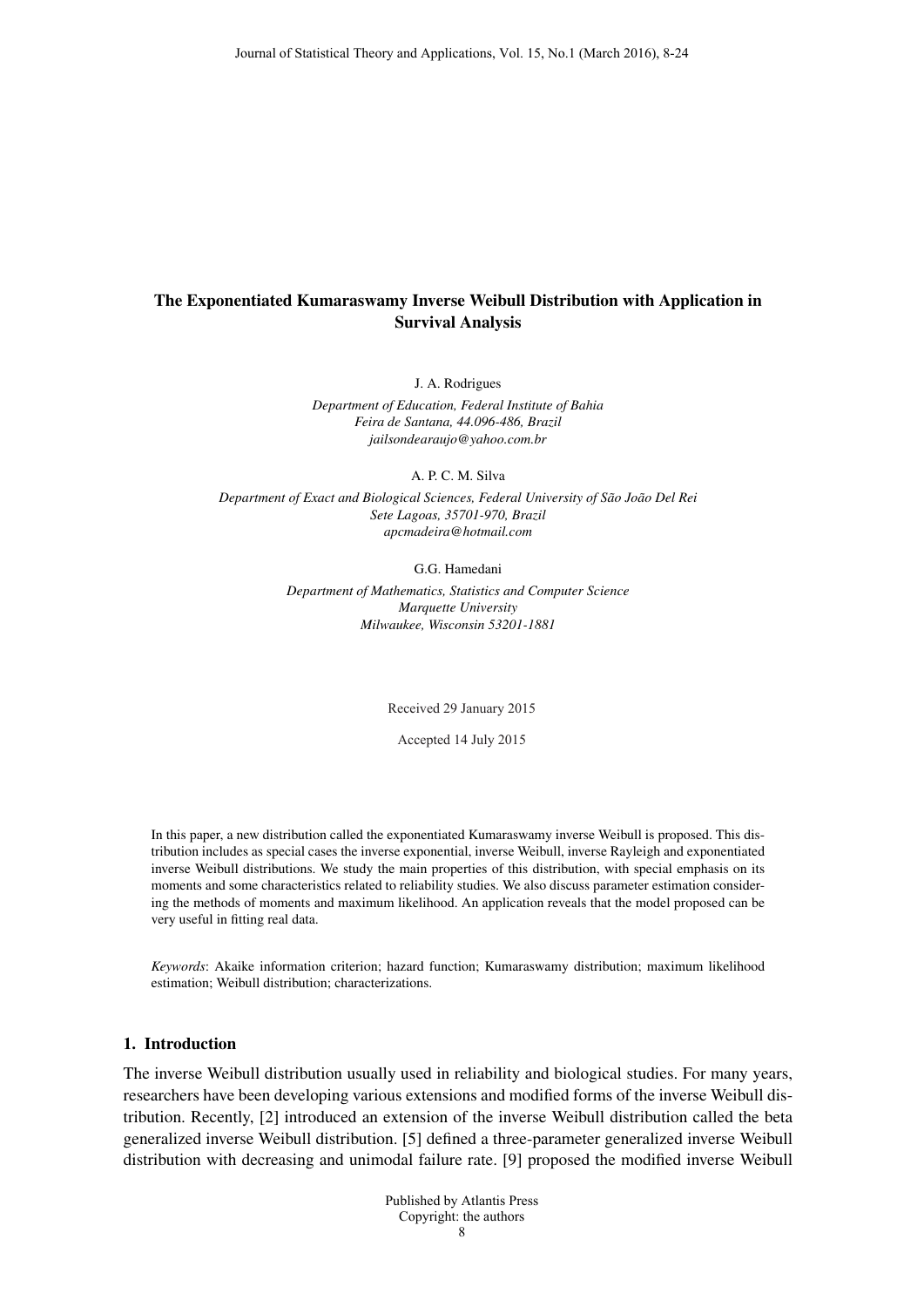distribution and discussed its various properties. [10] introduced and studied a four-parameter distribution, so-called the beta inverse Weibull distribution and [13] introduced and studied a fourparameter Inverse Weibull distribution.

The cumulative distribution function (CDF) and probability density function (PDF) of the inverse Weibull distribution are given by

$$
G(x; \alpha, \beta) = \exp\left[-\left(\frac{\alpha}{x}\right)^{\beta}\right]
$$
 (1.1)

and

$$
g(x; \alpha, \beta) = \beta \alpha^{\beta} x^{-(\beta+1)} \exp\left[-\left(\frac{\alpha}{x}\right)^{\beta}\right]
$$
 (1.2)

respectively, where  $x > 0$ ,  $\alpha > 0$  and  $\beta > 0$ .

In this paper, a new distribution called the exponentiated Kumaraswamy inverse Weibull is proposed. This distribution includes as special cases the inverse exponential, inverse Weibull, inverse Rayleigh and exponentiated inverse Weibull distributions.The study examines various properties of the new model. The flexibility of this distribution is illustrated in an application to a real data set.

The rest of the paper is organized as follows. In Section 2 the exponentiated Kumaraswamy inverse Weibull distribution is defined and some special sub-models are discussed. Various structural properties including moments, mean deviations and Rényi entropy of the exponentiated Kumaraswamy inverse Weibull distribution are explored in Section 3. Characterizations of the new model are presented in Section 4. The estimation of the model parameters using the methods of moments and maximum likelihood is discussed in Section 5. Finally, in Section 6 an application on a real data set is reported.

### 2. The model

[11] introduced a two-parameter distribution, known as Kumaraswamy distribution, given by its CDF

$$
F(x; \lambda, \eta) = 1 - \left(1 - x^{\lambda}\right)^{\eta}
$$
\n(2.1)

where  $0 < x < 1$ ,  $\lambda > 0$  and  $\eta > 0$ . The corresponding CDF for (2.1) is given by

$$
f(x; \lambda, \eta) = \lambda \eta x^{\lambda - 1} \left( 1 - x^{\lambda} \right)^{\eta - 1}
$$
 (2.2)

The Kumaraswamy distribution has been identified as a viable alternative to Beta distribution because they both have the same basic shape properties (unimodal, uniantimodal, increasing, decreaing, monotone or constant). However, the PDF given in Equation 2.2 does not involve any incomplete beta function ratio and it is regarded as being tractable because of its mild algebraic properties. Recently, [12] proposed a generalization of the Kumaraswamy distribution, so-called the exponentiated Kumaraswamy distribution. The CDF and PDF of the exponentiated Kumaraswamy

| Published by Atlantis Press |
|-----------------------------|
| Copyright: the authors      |
| 9                           |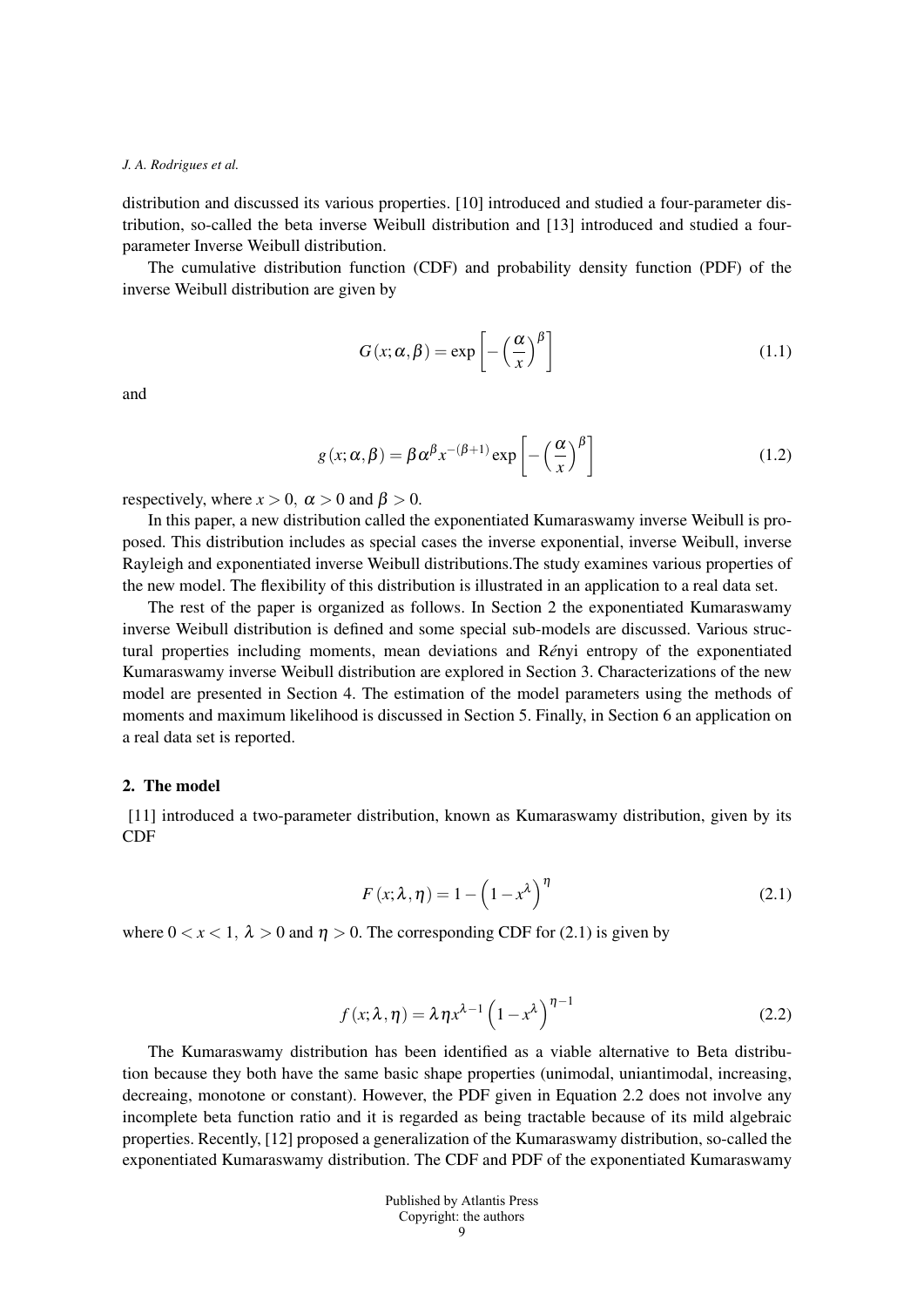distribution are given by

$$
F(x; \lambda, \eta, \theta) = \left[1 - \left(1 - x^{\lambda}\right)^{\eta}\right]^{\theta}
$$
 (2.3)

and

$$
f(x; \lambda, \eta, \theta) = \lambda \theta \eta x^{\lambda - 1} \left( 1 - x^{\lambda} \right)^{\eta - 1} \left[ 1 - \left( 1 - x^{\lambda} \right)^{\eta} \right]^{\theta - 1}
$$
 (2.4)

respectively, where  $0 < x < 1$ ,  $\lambda > 0$ ,  $\eta > 0$  and  $\theta > 0$ .

Let  $G(x)$  be the CDF of a random variable *X*. The CDF of a generalized class of distributions is given by

$$
F(x; \lambda, \eta, \theta) = \left[1 - \left(1 - G(x)^{\lambda}\right)^{\eta}\right]^{\theta}
$$
 (2.5)

The corresponding PDF to (2.5) is

$$
f(x; \lambda, \eta, \theta) = \lambda \theta \eta g(x) G(x)^{\lambda - 1} \left( 1 - G(x)^{\lambda} \right)^{\eta - 1} \left[ 1 - \left( 1 - G(x)^{\lambda} \right)^{\eta} \right]^{\theta - 1}
$$
 (2.6)

[7] have used the CDF of Dagum distribution in (2.6) to propose the exponentiated Kumaraswamy-Dagum distribution. The generalization (2.6) can be used to propose other distributions based on the exponentiated Kumaraswamy distribution.

Replacing (1.1) in (2.5) we obtain a new distribution, called exponentiated Kumaraswamy inverse Weibull (EKIW), with CDF given by

$$
F(x; \alpha, \beta, \lambda, \eta, \theta) = \left[1 - \left(1 - \exp\left[-\lambda \left(\frac{\alpha}{x}\right)^{\beta}\right]\right)^{\eta}\right]^{\theta}
$$
(2.7)

and PDF

$$
f(x; \alpha, \beta, \lambda, \eta, \theta) = \beta \lambda \theta \eta \alpha^{\beta} x^{-(\beta+1)} \exp\left[-\lambda \left(\frac{\alpha}{x}\right)^{\beta}\right] \left(1 - \exp\left[-\lambda \left(\frac{\alpha}{x}\right)^{\beta}\right]\right)^{\eta-1} \times \left[1 - \left(1 - \exp\left[-\lambda \left(\frac{\alpha}{x}\right)^{\beta}\right]\right)^{\eta}\right]^{ \theta-1}
$$
(2.8)

Figure 1 shows the different graphs of PDF of EKIW distribution for different values of the parameters  $\alpha$ ,  $\beta$ ,  $\lambda$ ,  $\eta$  and  $\theta$ .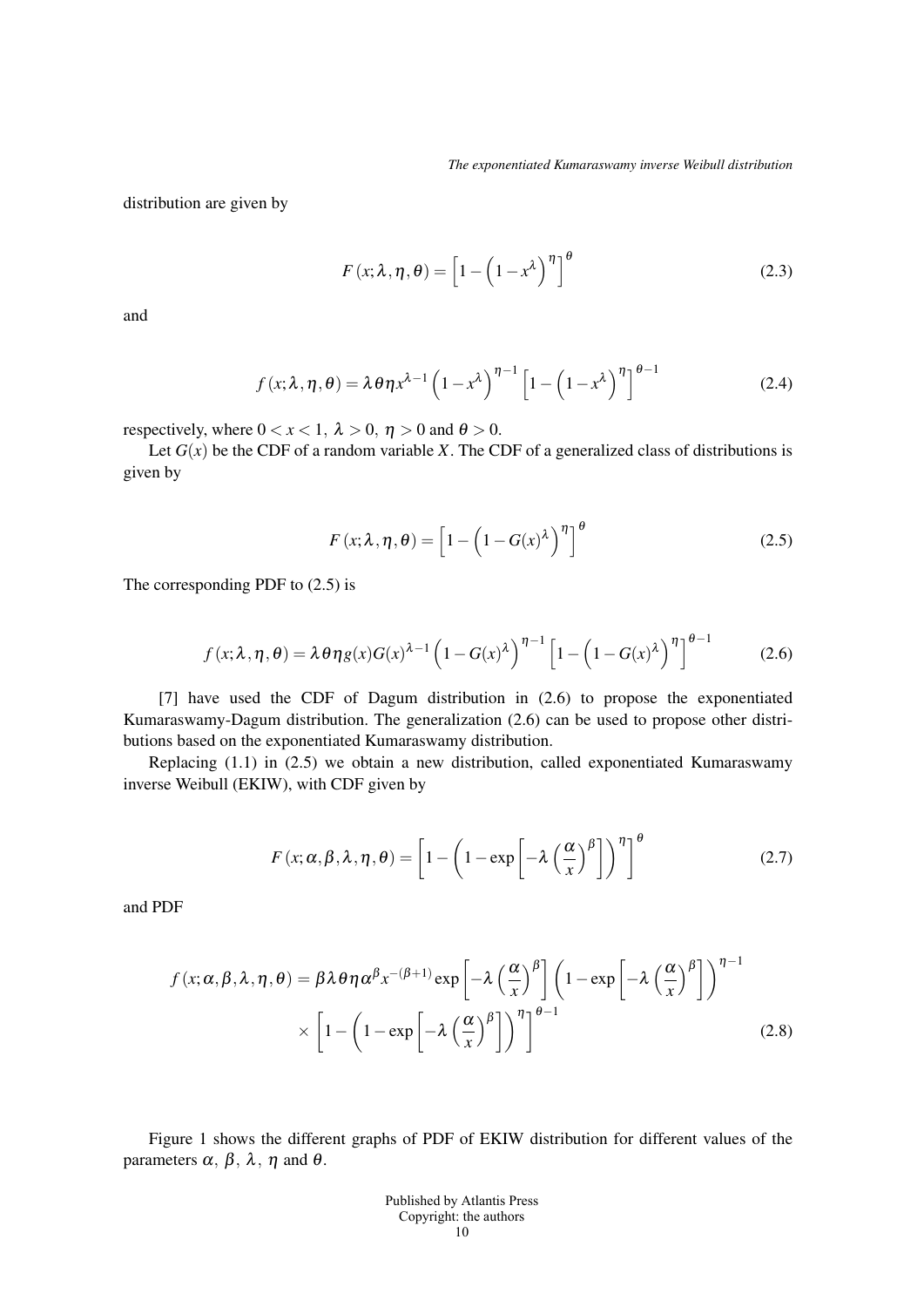

Fig. 1. The PDF of the EKIW distribution for different values of the parameters.

### 2.1. *Sub-models*

Sub-models of EKIW distribution for selected values of the parameters are presented in this subsection.

(1) When  $\beta = \lambda = \eta = \theta = 1$ , the EKIW distribution is the inverse exponential distribution introduced by [8], with the density given by

$$
f(x; \alpha) = \alpha x^{-2} \exp\left[-\left(\frac{\alpha}{x}\right)\right];
$$
 (2.9)

(2) If  $\beta = 2$  and  $\lambda = \eta = \theta = 1$ , the EKIW distribution is the inverse Rayleigh distribution introduced by [14]. The PDF is given by

$$
f(x; \alpha) = 2\alpha^2 x^{-3} \exp\left[-\left(\frac{\alpha}{x}\right)^2\right];
$$
 (2.10)

(3) If  $\lambda = \eta = \theta = 1$ , we have the inverse Weibull (IW) distribution with the PDF,

$$
f(x; \alpha, \beta) = \beta \alpha^{\beta} x^{-(\beta + 1)} \exp\left[ -\left(\frac{\alpha}{x}\right)^{\beta} \right];
$$
 (2.11)

(4) If  $\eta = \theta = 1$ , we have the generalized inverse Weibull (GIW) introduced by [5]. The corresponding PDF is

$$
f(x; \alpha, \beta, \lambda) = \beta \lambda \alpha^{\beta} x^{-(\beta+1)} \exp\left[-\lambda \left(\frac{\alpha}{x}\right)^{\beta}\right];
$$
 (2.12)

(5) When  $\lambda = \eta = 1$ , the EKIW distribution is the GIW distribution with parameters  $\alpha$ ,  $\beta$  and  $\theta$ . The corresponding PDF is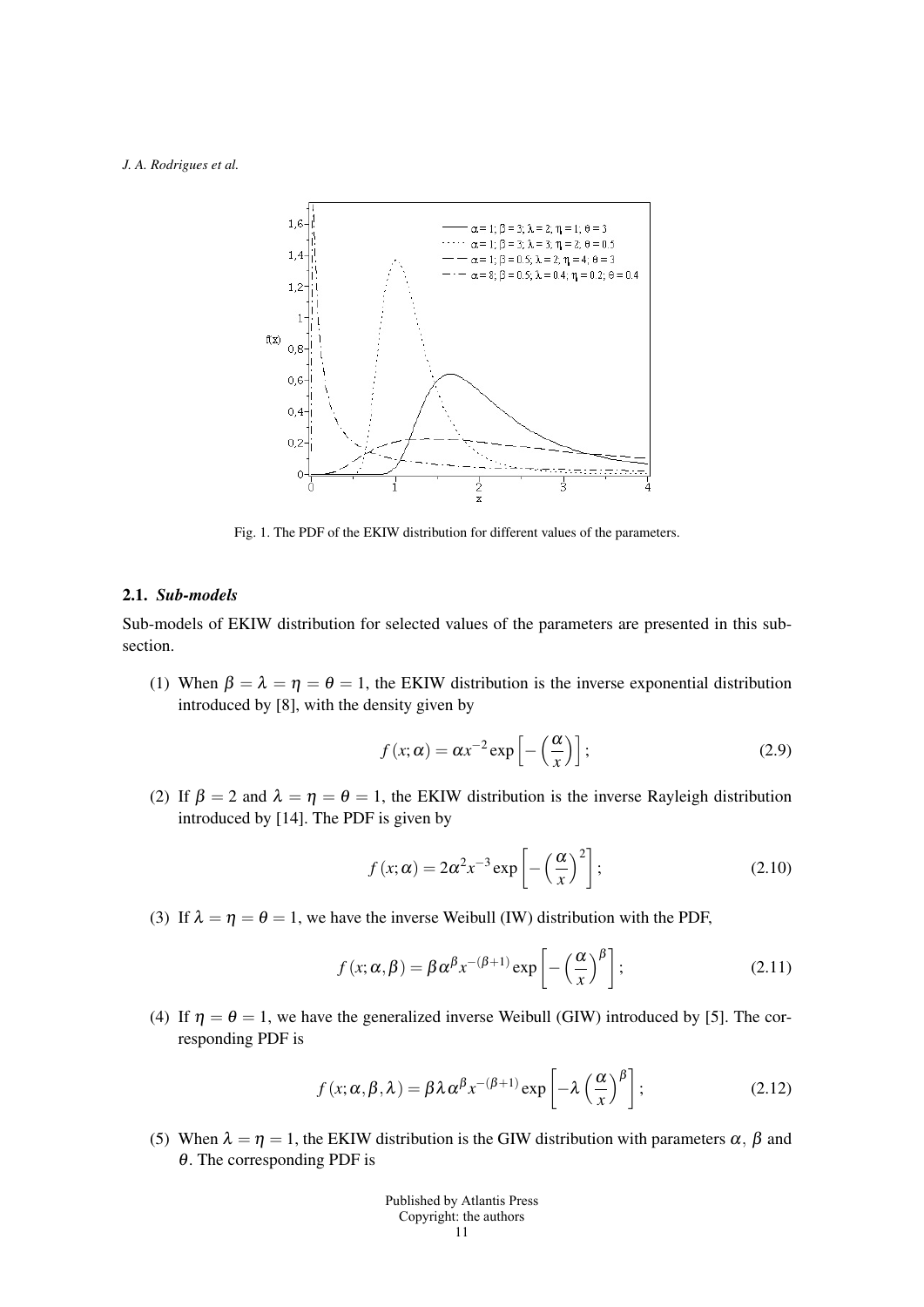*The exponentiated Kumaraswamy inverse Weibull distribution*

$$
f(x; \alpha, \beta, \theta) = \beta \theta \alpha^{\beta} x^{-(\beta+1)} \exp\left[-\theta \left(\frac{\alpha}{x}\right)^{\beta}\right];
$$
 (2.13)

(6) If  $\eta = 1$ , we have another GIW distribution with parameters  $\alpha$ ,  $\beta$ ,  $\lambda \theta$  and PDF is given by

$$
f(x; \alpha, \beta, \lambda \theta) = \beta \lambda \theta \alpha^{\beta} x^{-(\beta+1)} \exp \left[ -\lambda \theta \left( \frac{\alpha}{x} \right)^{\beta} \right].
$$
 (2.14)

### 3. Properties of the EKIW model

## 3.1. *Expansions for the cumulative and density functions*

For any real non-integer  $\theta > 0$ , we have the power series

$$
(1 - \omega)^{\theta - 1} = \sum_{j=0}^{\infty} \frac{(-1)^j \Gamma(\theta) \omega^j}{\Gamma(\theta - j) j!}
$$
(3.1)

where  $|\omega|$  < 1 and  $\Gamma(\cdot)$  is the gamma function defined by

$$
\Gamma(\alpha) = \int_{0}^{\infty} t^{\alpha - 1} e^{-t} dt
$$
\n(3.2)

Using the power series  $(3.1)$  in Equation  $(2.7)$ , we can write

$$
F(x; \alpha, \beta, \lambda, \eta, \theta) = \theta \sum_{j=0}^{\infty} \frac{(-1)^j \Gamma(\theta)}{\Gamma(\theta - j + 1) j!} \left(1 - \exp\left[-\lambda \left(\frac{\alpha}{x}\right)^{\beta}\right]\right)^{j\eta}
$$
(3.3)

For  $\theta$  integer, the index *j* in the previous sums stops at  $\theta$ . Using again the power series in Equation (3.3), we can express (2.7) (for  $\eta > 0$  real non-integer) as

$$
F(x; \alpha, \beta, \lambda, \eta, \theta) = \theta \eta \sum_{j=0}^{\infty} \sum_{k=0}^{\infty} \frac{(-1)^{j+k} \Gamma(\theta) \Gamma(j\eta)}{\Gamma(\theta - j + 1) \Gamma(j\eta - k + 1) (j - 1)! k!} \exp \left[ -\lambda k \left( \frac{\alpha}{x} \right)^{\beta} \right]
$$
(3.4)

Now, using the power series (3.1) in the Equation (2.8), we obtain

$$
f(x; \alpha, \beta, \lambda, \eta, \theta) = \frac{\beta \lambda \theta \eta \alpha^{\beta}}{x^{\beta+1}} \sum_{j=0}^{\infty} \sum_{k=0}^{\infty} \frac{(-1)^{j+k} \Gamma(\theta) \Gamma[\eta(j+1)]}{\Gamma(\theta-j) \Gamma[\eta(j+1)-k] j! k!} \exp\left[-\lambda (k+1) \left(\frac{\alpha}{x}\right)^{\beta}\right]
$$
(3.5)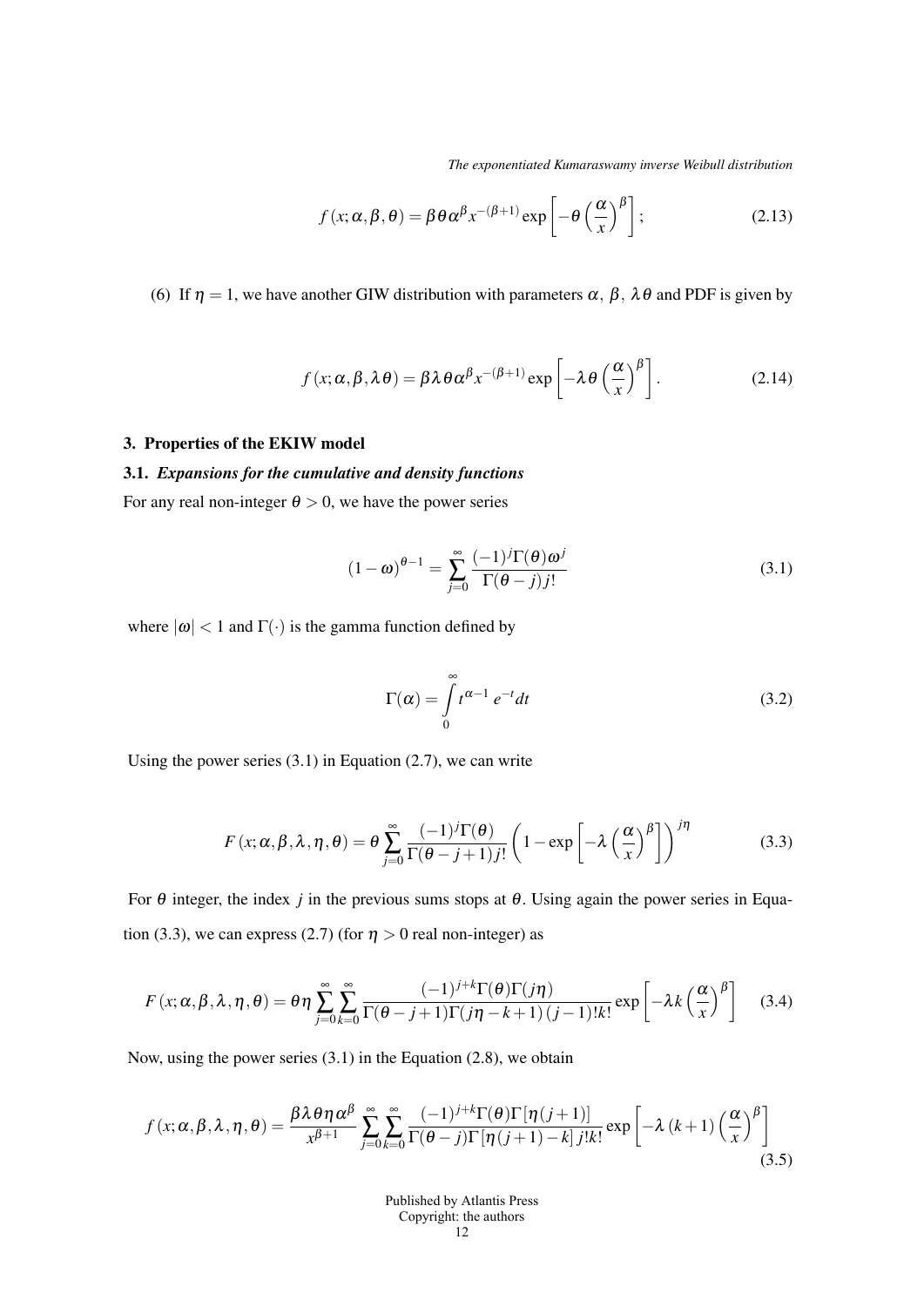### 3.2. *Hazard and reverse hazard functions*

For a continuous distribution with PDF  $f(x)$  and CDF  $F(x)$ , the hazard function is defined as

$$
h(x) = \lim_{\Delta x \to 0} \frac{P(X < x + \Delta x | X > x)}{\Delta x} = \frac{f(x)}{1 - F(x)}\tag{3.6}
$$

The hazard function is an important quantity characterizing life phenomena. For the EKIW distribution, the hazard rate function is

$$
h(x; \alpha, \beta, \lambda, \eta, \theta) = \frac{\beta \lambda \theta \eta \alpha^{\beta} x^{-(\beta+1)} \exp\left[-\lambda \left(\frac{\alpha}{x}\right)^{\beta}\right] \left(1 - \exp\left[-\lambda \left(\frac{\alpha}{x}\right)^{\beta}\right]\right)^{\eta-1}}{1 - \left[1 - \left(1 - \exp\left[-\lambda \left(\frac{\alpha}{x}\right)^{\beta}\right]\right)^{\eta}\right]^{\theta}}
$$

$$
\times \left[1 - \left(1 - \exp\left[-\lambda \left(\frac{\alpha}{x}\right)^{\beta}\right]\right)^{\eta}\right]^{\theta-1}
$$
(3.7)

Figure 2 illustrates some of possible shapes of the hazard function of the EKIW distribution for selected values of the parameters  $\alpha$ ,  $\beta$ ,  $\lambda$ ,  $\eta$  and  $\theta$ .



Fig. 2. The hazard function of the EKIW distribution for different values of the parameters.

The reverse hazard function of the EKIW distribution is

$$
h(x; \alpha, \beta, \lambda, \eta, \theta) = \frac{\beta \lambda \theta \eta \alpha^{\beta} x^{-(\beta+1)} \exp\left[-\lambda \left(\frac{\alpha}{x}\right)^{\beta}\right] \left(1 - \exp\left[-\lambda \left(\frac{\alpha}{x}\right)^{\beta}\right]\right)^{\eta-1}}{\left[1 - \left(1 - \exp\left[-\lambda \left(\frac{\alpha}{x}\right)^{\beta}\right]\right)^{\eta}\right]^{\theta}}
$$

$$
\times \left[1 - \left(1 - \exp\left[-\lambda \left(\frac{\alpha}{x}\right)^{\beta}\right]\right)^{\eta}\right]^{\theta-1}
$$
(3.8)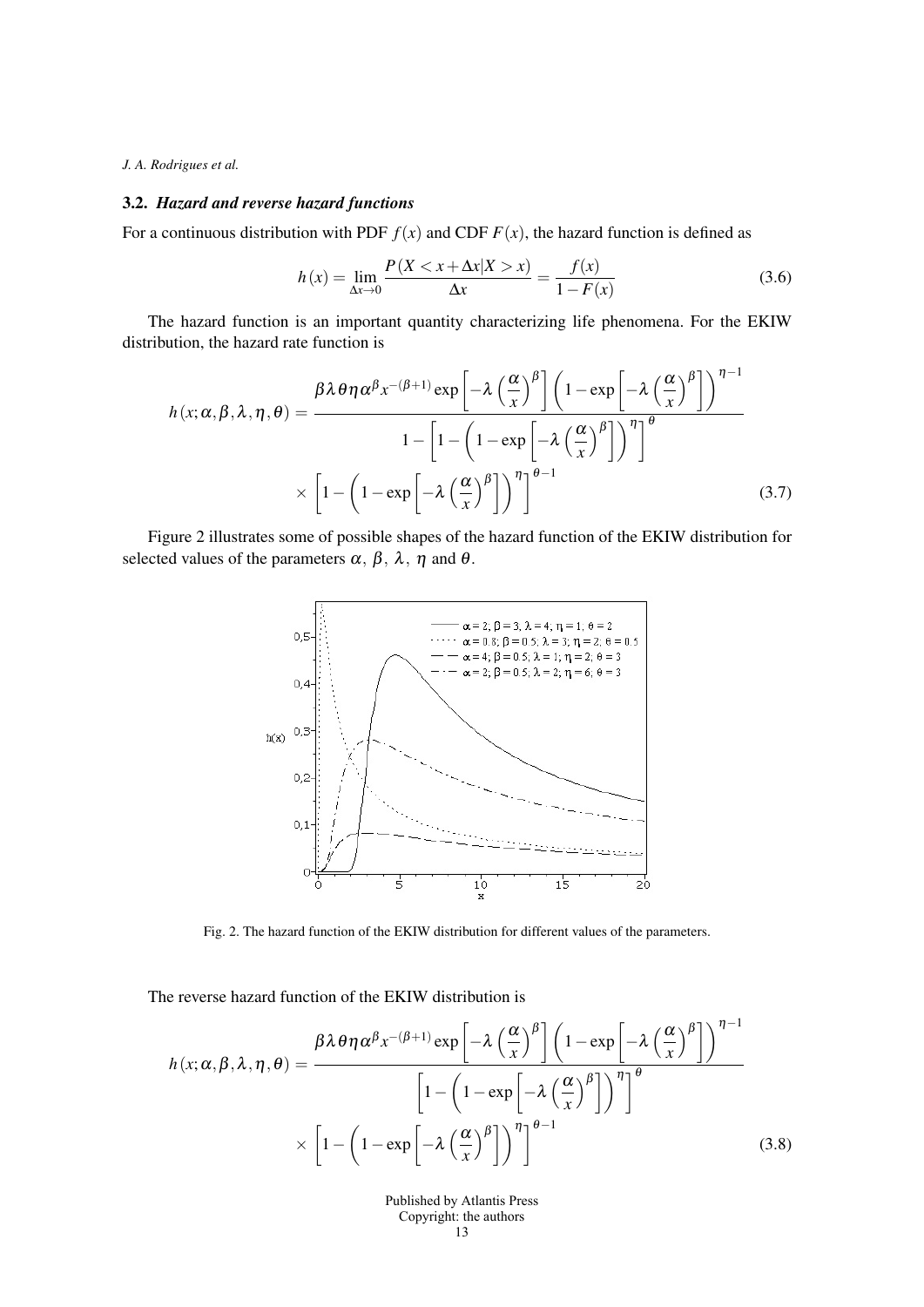(

### 3.3. *Moments*

Many of the interesting characteristics and features of a distribution can be studied through its moments (e.g. tendency, dispersion, skewness and kurtosis). Therefore, it is customary to derive the moments when a new distribution is proposed.

Using the form in (3.5), we can write

$$
E(X^{n}) = \int_{0}^{\infty} x^{n} f(x; \alpha, \beta, \lambda, \eta, \theta) dx
$$
  
= 
$$
\int_{0}^{\infty} \frac{\beta \lambda \theta \eta \alpha^{\beta}}{x^{\beta-n+1}} \sum_{j=0}^{\infty} \sum_{k=0}^{\infty} \frac{(-1)^{j+k} \Gamma(\theta) \Gamma[\eta(j+1)]}{\Gamma(\theta-j) \Gamma[\eta(j+1)-k] j! k!} \exp \left[ -\lambda (k+1) \left( \frac{\alpha}{x} \right)^{\beta} \right] dx
$$
  
= 
$$
\beta \lambda \theta \eta \sum_{j=0}^{\infty} \sum_{k=0}^{\infty} \frac{\alpha^{\beta} (-1)^{j+k} \Gamma(\theta) \Gamma[\eta(j+1)]}{\Gamma(\theta-j) \Gamma[\eta(j+1)-k] j! k!} \int_{0}^{\infty} (\beta-n+1) \exp \left[ -\lambda (k+1) \left( \frac{\alpha}{x} \right)^{\beta} \right] dx
$$

Making the transformation  $t = \lambda (k+1) (\alpha/x)^{\beta}$  and using the definition of the gamma function (3.2), the *n*th moment of EKIW distribution is given by

$$
E(X^{n}) = \lambda \theta \eta \alpha^{n} \sum_{j=0}^{\infty} \sum_{k=0}^{\infty} \frac{(-1)^{j+k} \Gamma(\theta) \Gamma[\eta(j+1)] \Gamma\left(1 - \frac{n}{\beta}\right)}{\left[\lambda(k+1)\right]^{1-n/\beta} \Gamma(\theta-j) \Gamma[\eta(j+1)-k] j! k!}
$$
(3.9)

for  $n < \beta$ . In particular, the mean for the EKIW distribution is given by

$$
\mu = E(X) = \lambda \theta \eta \alpha \sum_{j=0}^{\infty} \sum_{k=0}^{\infty} \frac{(-1)^{j+k} \Gamma(\theta) \Gamma[\eta(j+1)] \Gamma\left(1 - \frac{1}{\beta}\right)}{[\lambda (k+1)]^{1-1/\beta} \Gamma(\theta - j) \Gamma[\eta(j+1) - k] j! k!}
$$
(3.10)

Table 1 contains the mean of the EKIW distribution for various values of parameters  $\alpha$ ,  $\beta$ ,  $\lambda$ ,  $\eta$ and  $\theta$ .

Table 1. Mean of the EKIW distribution for different values of the parameters.

| $\alpha$ | β   | λ   | η   | θ   | Mean   |
|----------|-----|-----|-----|-----|--------|
| 0.2      | 1.5 | 1.0 | 1.0 | 1.0 | 0.536  |
| 0.5      | 1.5 | 1.0 | 1.0 | 1.0 | 1.339  |
| 1.0      | 1.5 | 1.0 | 1.0 | 1.0 | 2.679  |
| 1.0      | 2.0 | 1.0 | 1.0 | 1.0 | 1.772  |
| 1.0      | 2.0 | 1.5 | 1.0 | 1.0 | 2.171  |
| 1.0      | 2.0 | 2.0 | 1.0 | 1.0 | 2.507  |
| 1.0      | 2.0 | 2.0 | 1.0 | 1.5 | 3.760  |
| 1.5      | 3.5 | 2.5 | 1.0 | 2.5 | 2.575  |
| 2.0      | 1.5 | 2.0 | 3.0 | 4.0 | 4.216  |
| 3.0      | 2.0 | 2.0 | 1.0 | 2.5 | 10.540 |
| 3.0      | 4.0 | 2.0 | 4.0 | 1.5 | 4.687  |
| 3.0      | 5.5 | 6.0 | 3.0 | 6.5 | 3.848  |
| 4.0      | 2.0 | 2.0 | 4.0 | 3.5 | 6.814  |
| 7.0      | 5.0 | 6.0 | 4.0 | 6.5 | 8.801  |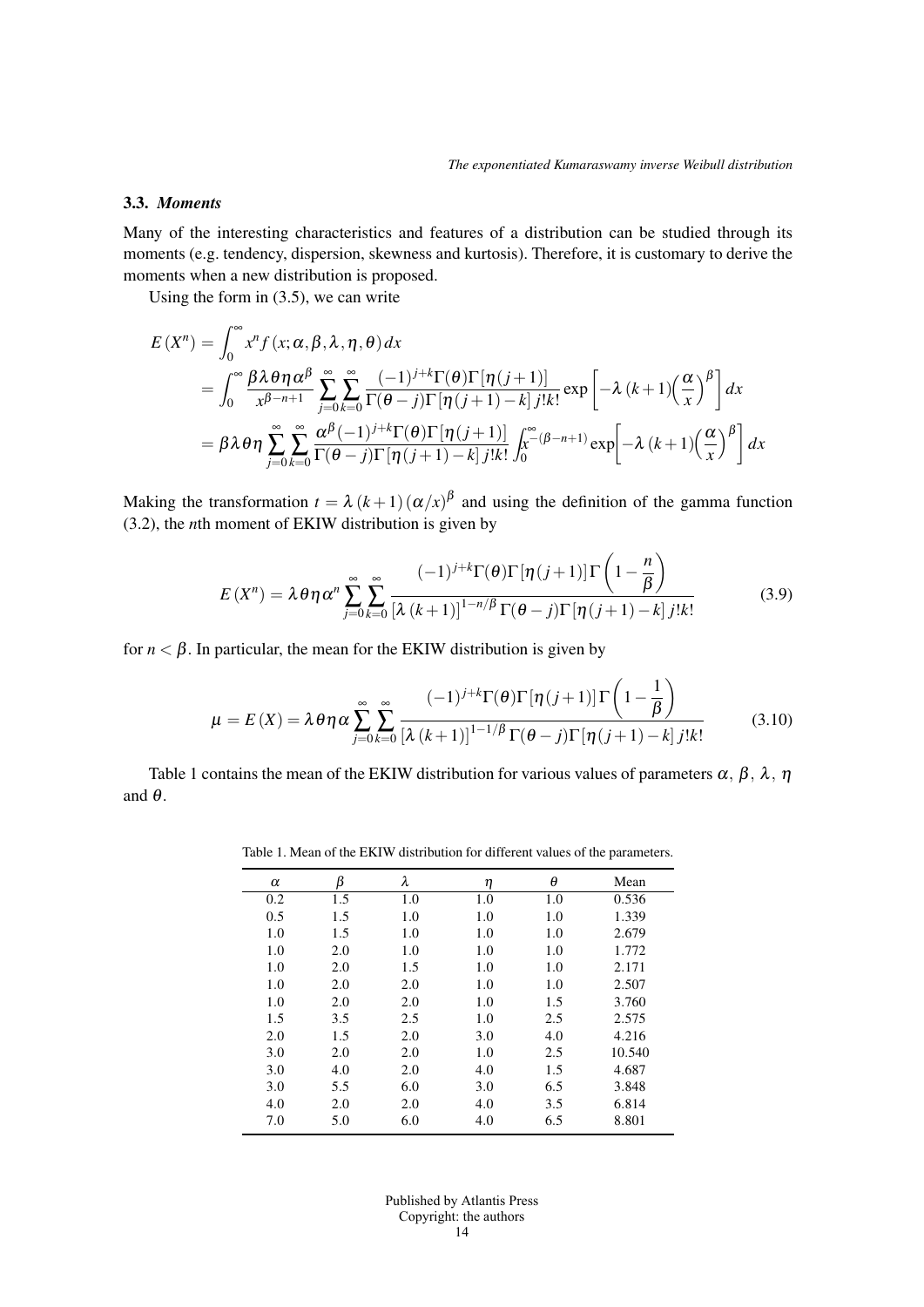## 3.4. *Quantile function*

The quantile function  $Q(p)$ ,  $0 < p < 1$ , for the EKIW distribution is given by

$$
Q(p) = \frac{\alpha}{\left\{-\log\left[1 - \left(1 - p^{1/\theta}\right)^{1/\eta}\right]^{1/\lambda}\right\}^{1/\beta}}
$$
(3.11)

The median of the distribution is obtained by using  $p = 0.5$  in (3.11). The random sample can also be easily generated from (3.11) by using *p* as uniform random number.

### 3.5. *Mean deviations*

The amount of spread in a population is evidently measured to some extent by the totality of deviations from the mean and median. These are known as the mean deviation about the mean and the mean deviation about the median. Let *X* be a EKIW random variable with mean  $\mu = E(X)$  and median *m*.

The mean deviation from the mean can be defined as

$$
\delta_1(X) = E(|X - \mu|)
$$
  
\n
$$
= \int_0^\infty |x - \mu| f(x; \alpha, \beta, \lambda, \eta, \theta) dx
$$
  
\n
$$
= 2\mu F(\mu; \alpha, \beta, \lambda, \eta, \theta) - 2\mu + 2 \int_\mu^\infty x f(x; \alpha, \beta, \lambda, \eta, \theta) dx
$$
  
\n
$$
= 2\mu \left[ 1 - \left( 1 - \exp \left[ -\lambda \left( \frac{\alpha}{\mu} \right)^{\beta} \right] \right)^{\eta} \right]^\theta - 2\mu
$$
  
\n
$$
+ 2\lambda \theta \eta \alpha \sum_{j=0}^\infty \sum_{k=0}^\infty \frac{(-1)^{j+k} \Gamma(\theta) \Gamma[\eta(j+1)][\lambda (k+1)]^{-1+j/\beta}}{\Gamma(\theta - j) \Gamma[\eta(j+1) - k] j! k!}
$$
  
\n
$$
\times \gamma \left( 1 - \frac{1}{\beta}, \frac{\lambda (k+1) \alpha^{\beta}}{\mu^{\beta}} \right) \tag{3.12}
$$

where  $\gamma(\cdot, \cdot)$  is the lower incomplete gamma function defined by

$$
\gamma(\alpha, x) = \int_{0}^{x} t^{\alpha - 1} e^{-t} dt
$$
\n(3.13)

The mean deviation from the median is, also, defined by

$$
\delta_1(X) = E(|X - m|)
$$
  
\n
$$
= \int_0^\infty |x - m| f(x; \alpha, \beta, \lambda, \eta, \theta) dx
$$
  
\n
$$
= -\mu + 2 \int_m^\infty x f(x; \alpha, \beta, \lambda, \eta, \theta) dx
$$
  
\n
$$
= -\mu + 2\lambda \theta \eta \alpha \sum_{j=0}^\infty \sum_{k=0}^\infty \frac{(-1)^{j+k} \Gamma(\theta) \Gamma[\eta(j+1)][\lambda (k+1)]^{-1+j/\beta}}{\Gamma(\theta - j) \Gamma[\eta(j+1) - k] j! k!}
$$
  
\n
$$
\times \gamma \left(1 - \frac{1}{\beta}, \frac{\lambda (k+1) \alpha^{\beta}}{m^{\beta}}\right)
$$
\n(3.14)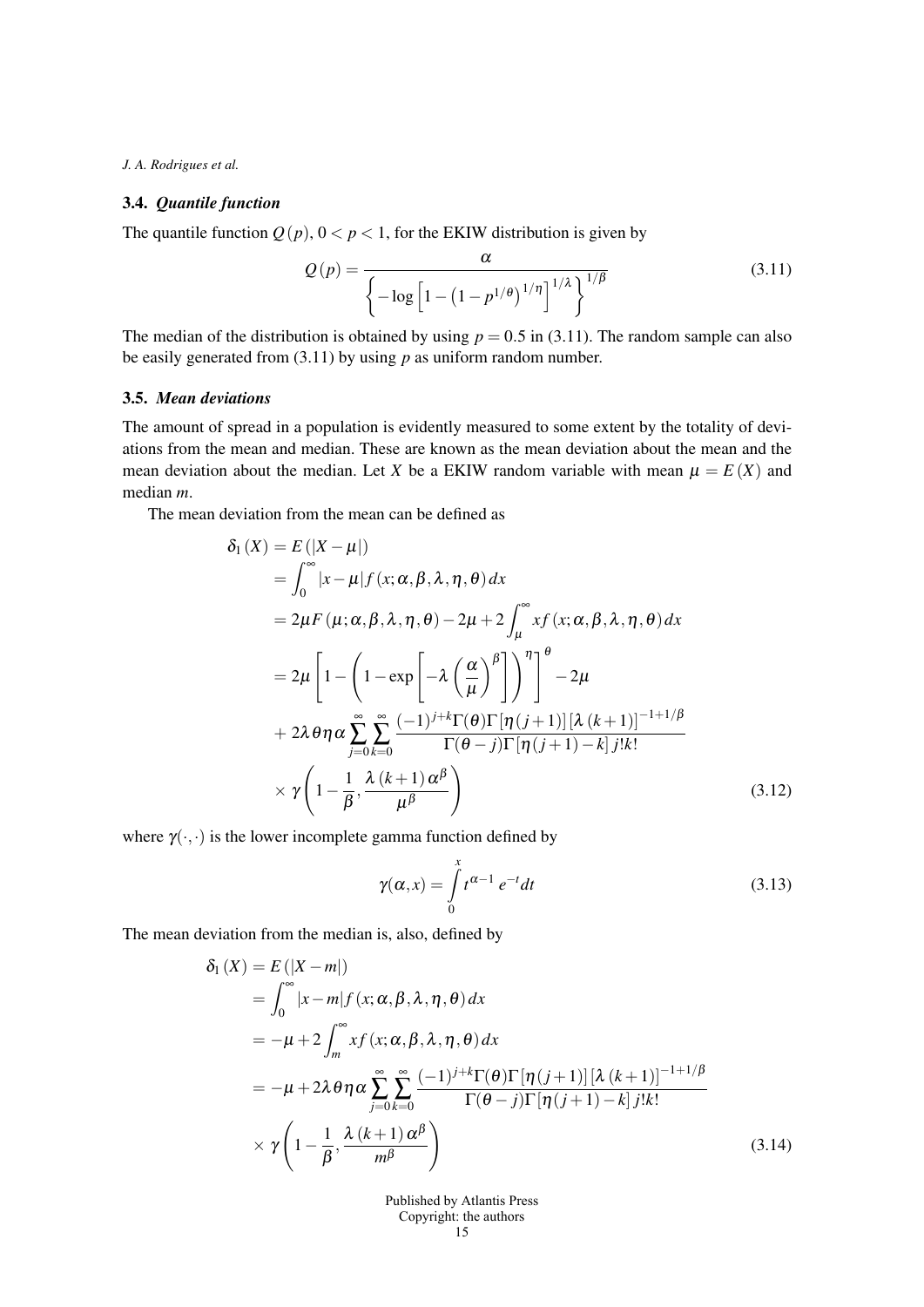### 3.6. *Bonferroni and Lorenz curves*

The Bonferroni and Lorenz curves have applications not only in economics to study income and poverty, but also in other fields like reliability, demography, insurance and medicine. The Bonferroni and Lorenz curves are defined by

$$
B(p) = \frac{1}{p\mu} \int_0^q x f(x) dx
$$
 (3.15)

and

$$
L(p) = \frac{1}{\mu} \int_0^q x f(x) dx
$$
 (3.16)

respectively, where  $\mu = E(X)$  and  $q = F^{-1}(p)$ . In the case of EKIW distribution, we obtain

$$
B(p) = \frac{\lambda \theta \eta \alpha}{p \mu} \sum_{j=0}^{\infty} \sum_{k=0}^{\infty} \frac{(-1)^{j+k} \Gamma(\theta) \Gamma[\eta(j+1)][\lambda(j+1)]^{-1+1/\beta}}{\Gamma(\theta-j) \Gamma[\eta(j+1)-k] j! k!} \Gamma\left[1 - \frac{1}{\beta}, \frac{\lambda(j+1)\alpha^{\beta}}{q^{\beta}}\right]
$$
(3.17)

and

$$
L(p) = \frac{\lambda \theta \eta \alpha}{\mu} \sum_{j=0}^{\infty} \sum_{k=0}^{\infty} \frac{(-1)^{j+k} \Gamma(\theta) \Gamma[\eta(j+1)][\lambda(j+1)]^{-1+1/\beta}}{\Gamma(\theta-j) \Gamma[\eta(j+1)-k] j! k!} \Gamma\left[1 - \frac{1}{\beta}, \frac{\lambda(j+1)\alpha^{\beta}}{q^{\beta}}\right]
$$
(3.18)

where  $\Gamma(\cdot, \cdot)$  is the upper incomplete gamma function defined by

$$
\Gamma(\alpha, x) = \int_{x}^{\infty} t^{\alpha - 1} e^{-t} dt
$$
\n(3.19)

#### 3.7. *Entropy*

An entropy of a random variable *X* is a measure of variation of the uncertainty. It is an important concept in many fields of science, especially theory of communication, physics and probability. A popular entropy measure is Rényi entropy. If *X* has the PDF  $f(\cdot)$  then Rényi entropy is defined by

$$
H_R(v) = \frac{1}{1 - v} \log \left[ \int f^v(x) \, dx \right] \tag{3.20}
$$

where  $v > 0$  and  $v \neq 1$ . Using (3.20), Rényi entropy of EKIW distribution is given by

$$
H_R(v) = \frac{v}{1-v} \left( \log \beta + \log \lambda + \log \theta + \log \eta + \beta \log \alpha \right) + \frac{1-v(\beta+1)}{1-v} \log \alpha - \log \beta
$$
  
+ 
$$
\frac{1}{1-v} \log \sum_{j=0}^{\infty} \sum_{k=0}^{\infty} \frac{(-1)^{j+k} \Gamma[v(\theta-1)+1] \Gamma[\eta_j + v(\eta-1)+1] [\lambda (v+k)]^{[1-v(\beta+1)]/\beta}}{\Gamma[v(\theta-1)+1-j] \Gamma[j\eta + v(\eta-1)+1-k] j!k!}
$$
  
×
$$
\Gamma\left[\frac{v(\beta+1)-1}{\beta}\right]
$$
(3.21)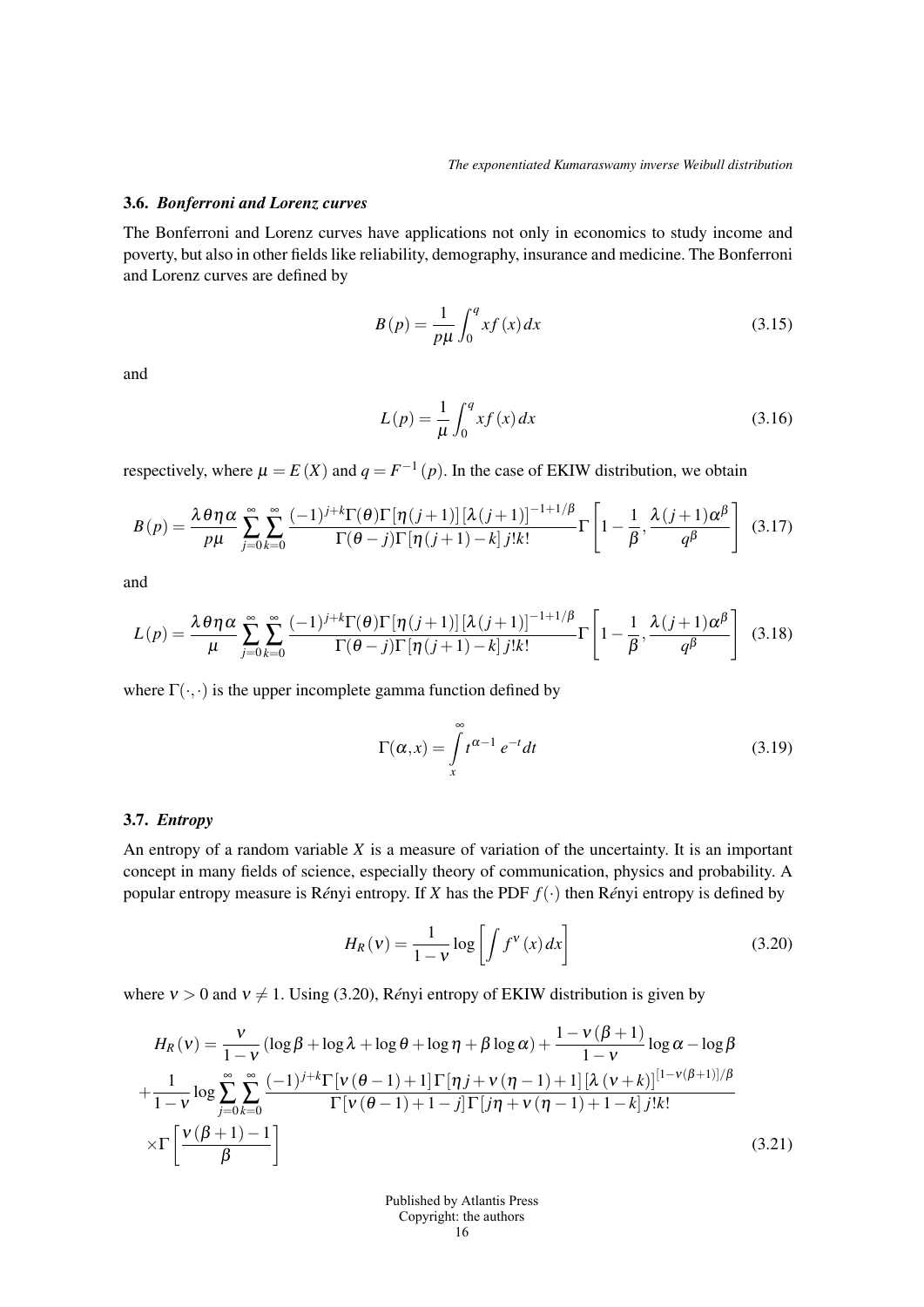#### 3.8. *Order statistics*

Order statistics are among the most fundamental tools in non-parametric statistics and inference. They enter in the problems of estimation and hypothesis tests in a variety of ways. Therefore, we now discuss some properties of the order statistics for the EKIW distribution. Suppose  $X_1, X_2, \ldots, X_n$ is a random sample from EKIW distribution. Let  $X_{1:n} < X_{2:n} < \ldots < X_{n:n}$  denote the corresponding order statistics. From [1], the PDF and CDF of the *r*th order statistic, say  $Y = X_{r:n}$ , are given by

$$
f_Y(y) = \frac{n!}{(r-1)!(n-r)!} F^{r-1}(y) [1 - F(y)]^{n-r} f(y)
$$
  
= 
$$
\frac{n!}{(r-1)!(n-r)!} \sum_{l=0}^{n-r} {n-r \choose l} (-1)^l F^{l+r-1}(y) f(y)
$$
(3.22)

and

$$
F_Y(y) = \sum_{j=r}^{n} {n \choose j} F^j(y) [1 - F(y)]^{n-j}
$$
  
= 
$$
\sum_{j=r}^{n} \sum_{l=0}^{n-j} {n \choose j} {n-j \choose l} (-1)^l F^{j+l}(y)
$$
(3.23)

where  $f(\cdot)$  and  $F(\cdot)$  are the PDF and CDF of the EKIW distribution, respectively. It follows from Equations  $(2.7)$  and  $(2.8)$  that

$$
f_Y(y) = \frac{\beta \lambda \theta \eta \alpha^{\beta} y^{-(\beta+1)} n!}{(r-1)!(n-r)!} \exp\left[-\lambda \left(\frac{\alpha}{y}\right)^{\beta}\right] \left(1 - \exp\left[-\lambda \left(\frac{\alpha}{y}\right)^{\beta}\right]\right)^{\eta-1} \times \sum_{l=0}^{n-r} {n-r \choose l} (-1)^l \left[1 - \left(1 - \exp\left[-\lambda \left(\frac{\alpha}{y}\right)^{\beta}\right]\right)^{\eta}\right]^{\theta(l+r)-1}
$$
(3.24)

and

$$
F_Y(y) = \sum_{j=r}^{n} \sum_{l=0}^{n-j} {n \choose j} {n-j \choose l} (-1)^l \left[ 1 - \left( 1 - \exp\left[ -\lambda \left( \frac{\alpha}{y} \right)^{\beta} \right] \right)^{\eta} \right]^{ \theta(j+l)}
$$
(3.25)

#### 4. Characterizations of model

Characterizations of distributions are important to many researchers in the applied fields. An investigator will be vitally interested to know if their model fits the requirements of a particular distribution. To this end, one will depend on the characterizations of this distribution which provide conditions under which the underlying distribution is indeed that particular distribution. Various characterizations of distributions have been established in many different directions. In this section, several characterizations of (EKIW) distribution are presented. These characterizations are based on: (*i*) a simple relationship between two truncated moments; (*ii*) a single function of the random variable.

### 4.1. *Characterizations based on truncated moments*

In this subsection we present characterizations of (EKIW) distribution in terms of a simple relationship between two truncated moments. Our characterization results presented here will employ an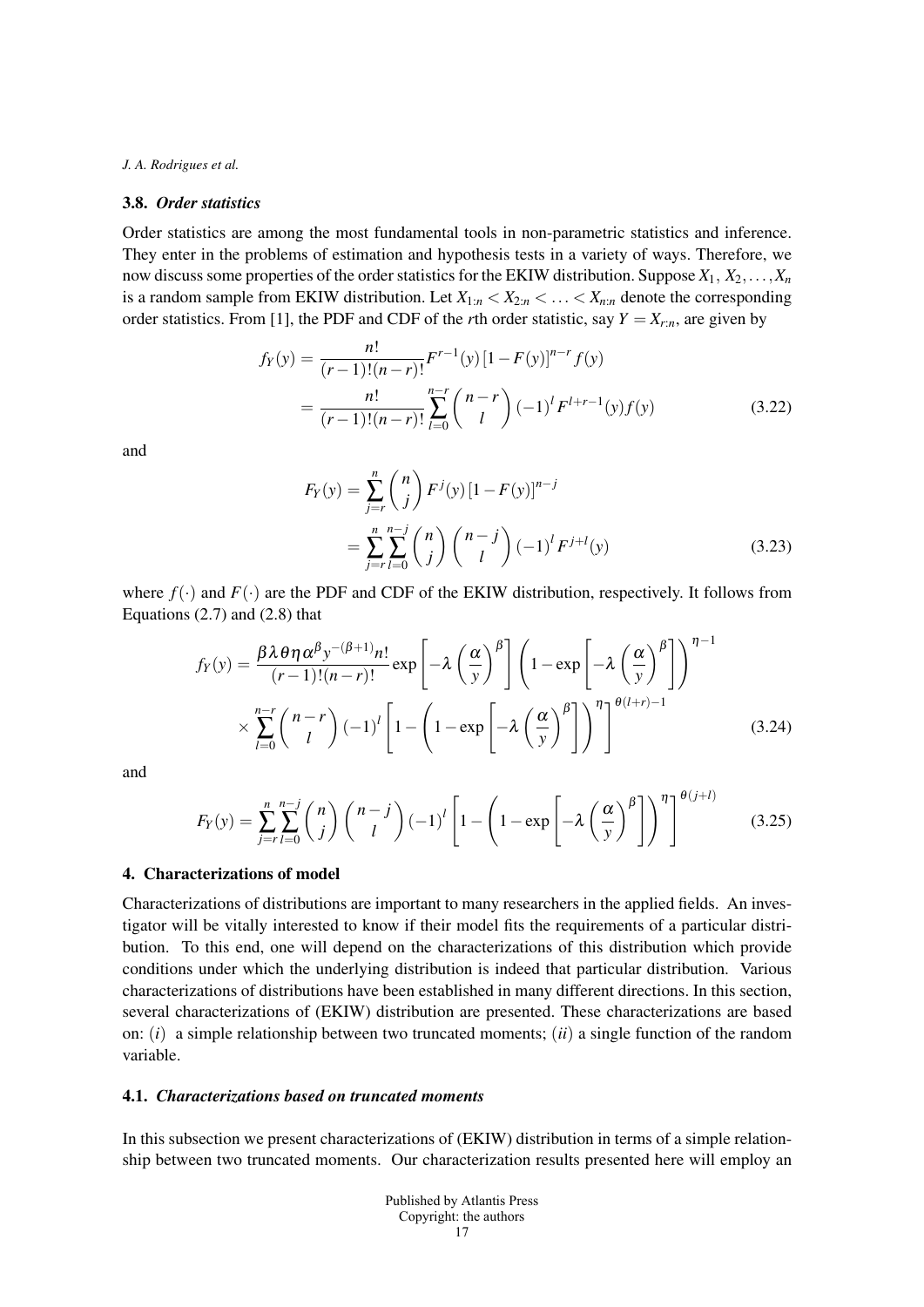interesting result due to [3] (Theorem G, below). The advantage of the characterizations given here is that, *cdf* F need not have a closed form and are given in terms of an integral whose integrand depends on the solution of a first order differential equation, which can serve as a bridge between probability and differential equation.

**Theorem G.** Let  $(\Omega, \mathcal{F}, P)$  be a given probability space and let  $H = [a, b]$  be an interval

for some  $a < b$  ( $a = -\infty$ ,  $b = \infty$  might as well be allowed). Let  $X : \Omega \to H$  be a continuous random variable with the distribution function  $F$  and let  $g$  and  $h$  be two real functions defined on *H* such that

$$
\mathbf{E}[g(X) | X \ge x] = \mathbf{E}[h(X) | X \ge x] \zeta(x), \quad x \in H,
$$

is defined with some real function  $\zeta$ . Assume that  $g, h \in C^1(H)$ ,  $\zeta \in C^2(H)$  and *F* is twice continuously differentiable and strictly monotone function on the set *H .* Finally, assume that the equation  $h\zeta = g$  has no real solution in the interior of *H*. Then *F* is uniquely determined by the functions  $g$ ,  $h$  and  $\zeta$ , particularly

$$
F(x) = \int_a^x C \left| \frac{\zeta'(u)}{\zeta(u)h(u) - g(u)} \right| \exp(-s(u)) du,
$$

where the function *s* is a solution of the differential equation  $s' = \frac{\zeta' h}{\zeta h}$  $\frac{\zeta^n}{\zeta}$  *h* − *g* and *C* is a constant, chosen to make  $\int_H dF = 1$ .

Clearly, Theorem G can be stated in terms of two functions *g* and  $\zeta$  by taking  $h(x) \equiv 1$ , which will reduce the condition given in Theorem G to  $E[g(X) | X \ge x] = \zeta(x)$ . However, adding an extra function will give a lot more flexibility, as far as its application is concerned.

**Proposition 4.1.** Let  $X : \Omega \to (0, \infty)$  be a continuous random variable and let  $h(x) =$ 

 $\sqrt{2}$ 1*−*  $\sqrt{ }$  $\left[1-e^{-\lambda\left(\frac{\alpha}{x}\right)^{\beta}}\right)^{\eta}\right]^{1-\theta}$ and  $g(x) = h(x)$  $\sqrt{ }$  $\left(1-e^{-\lambda\left(\frac{\alpha}{x}\right)^{\beta}}\right)$ for  $x \in (0, \infty)$ . The *pdf* of *X* is  $(2.8)$  if and only if the function  $\zeta$  defined in Theorem G has the form

$$
\zeta(x) = \frac{a}{a+1} \left( 1 - e^{-\lambda \left( \frac{\alpha}{x} \right)^{\beta}} \right), \quad x > 0.
$$

Proof. Let *X* have density (2*.*8) *,* then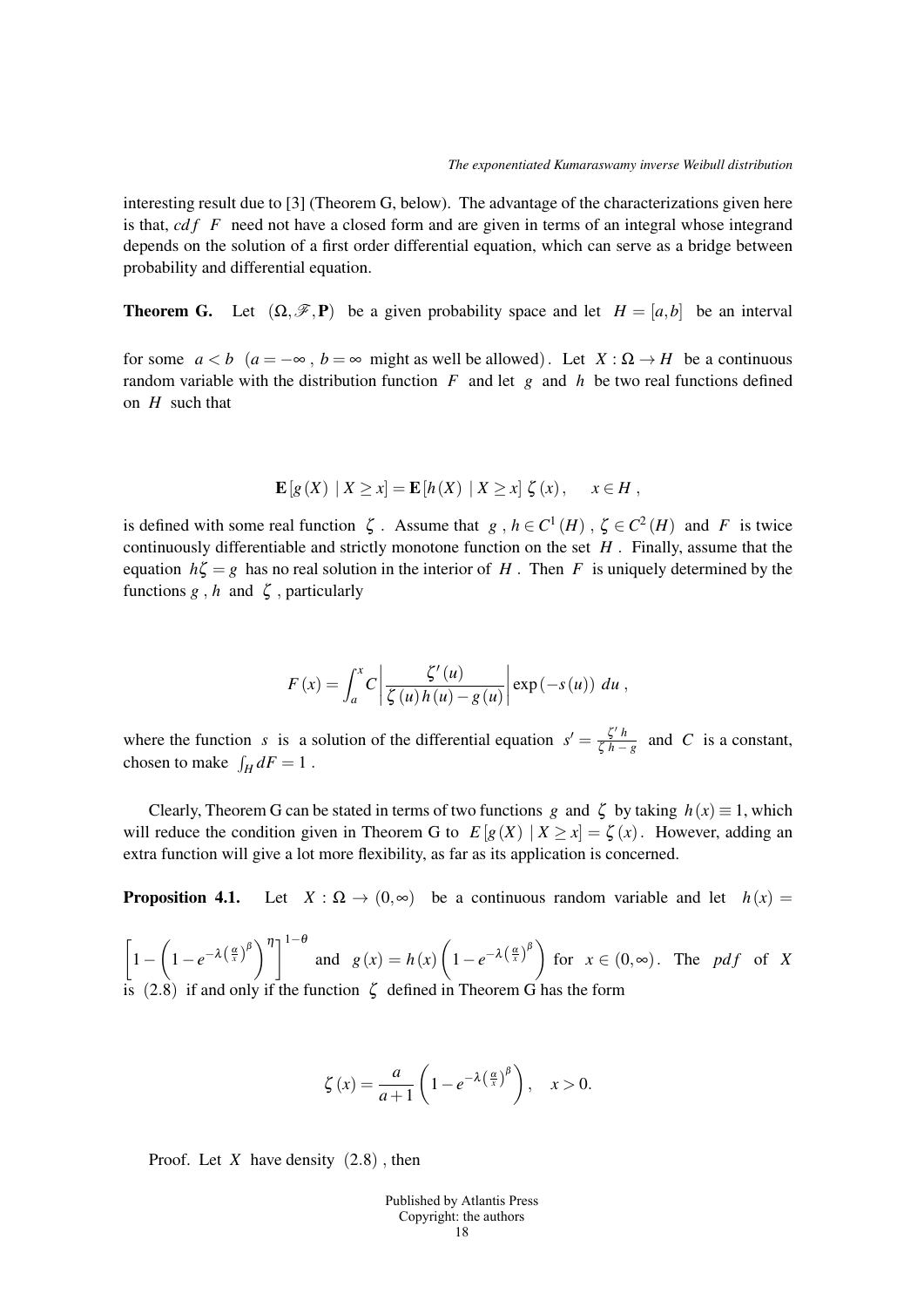$$
(1 - F(x)) \mathbf{E}[h(X) | X \ge x] = b \left(1 - e^{-\lambda \left(\frac{\alpha}{x}\right)^{\beta}}\right)^{\eta}, \quad x > 0,
$$

and

$$
(1 - F(x)) \mathbf{E}[g(X) | X \ge x] = \frac{ab}{a+1} \left(1 - e^{-\lambda \left(\frac{\alpha}{x}\right)^{\beta}}\right)^{\eta+1}, \quad x > 0,
$$

and finally

$$
\zeta(x)h(x)-g(x)=-\frac{1}{a+1}h(x)\left(1-e^{-\lambda\left(\frac{\alpha}{x}\right)^{\beta}}\right)<0 \text{ for } x>0.
$$

Conversely, if  $\zeta$  is given as above, then

$$
s'(x) = \frac{\zeta'(x) h(x)}{\zeta(x) h(x) - g(x)} = \frac{\beta \lambda \eta \alpha^{\beta} x^{-(\beta+1)} e^{-\lambda (\frac{\alpha}{x})^{\beta}}}{1 - e^{-\lambda (\frac{\alpha}{x})^{\beta}}}, \quad x > 0,
$$

and hence

$$
s(x) = -\ln\left\{ \left(1 - e^{-\lambda \left(\frac{\alpha}{x}\right)^{\beta}}\right)^{\eta} \right\}, \quad x > 0.
$$

Now, in view of Theorem G, *X* has density (2*.*8) *.*

Corollary 4.1. Let  $X : \Omega \to (0, \infty)$  be a continuous random variable and let  $h(x)$  be as in Proposition 1. The *pdf* of *X* is (2.8) if and only if there exist functions *g* and  $\zeta$  defined in Theorem G satisfying the differential equation

$$
\frac{\zeta'(x)h(x)}{\zeta(x)h(x)-g(x)}=\frac{\beta\lambda\eta\alpha^{\beta}x^{-(\beta+1)}e^{-\lambda(\frac{\alpha}{x})^{\beta}}}{1-e^{-\lambda(\frac{\alpha}{x})^{\beta}}}, \quad x>0.
$$

Remarks 4.1. (*a*) The general solution of the differential equation in Corollary 4.1 is

$$
\zeta(x) = \left(1 - e^{-\lambda \left(\frac{\alpha}{x}\right)^{\beta}}\right)^{-\eta} \left[-\int \beta \lambda \eta \alpha^{\beta} x^{-(\beta+1)} e^{-\lambda \left(\frac{\alpha}{x}\right)^{\beta}} \left(1 - e^{-\lambda \left(\frac{\alpha}{x}\right)^{\beta}}\right)^{\eta-1} \left(h(x)\right)^{-1} g(x) dx + D\right],
$$

for  $x > 0$ , where *D* is a constant. One set of appropriate functions is given in Proposition A.1 with  $D = 0$ .

(*b*) Clearly there are other triplets of functions  $(h, g, \zeta)$  satisfying the conditions of Theorem G. We presented one such triplet in Proposition 4.1.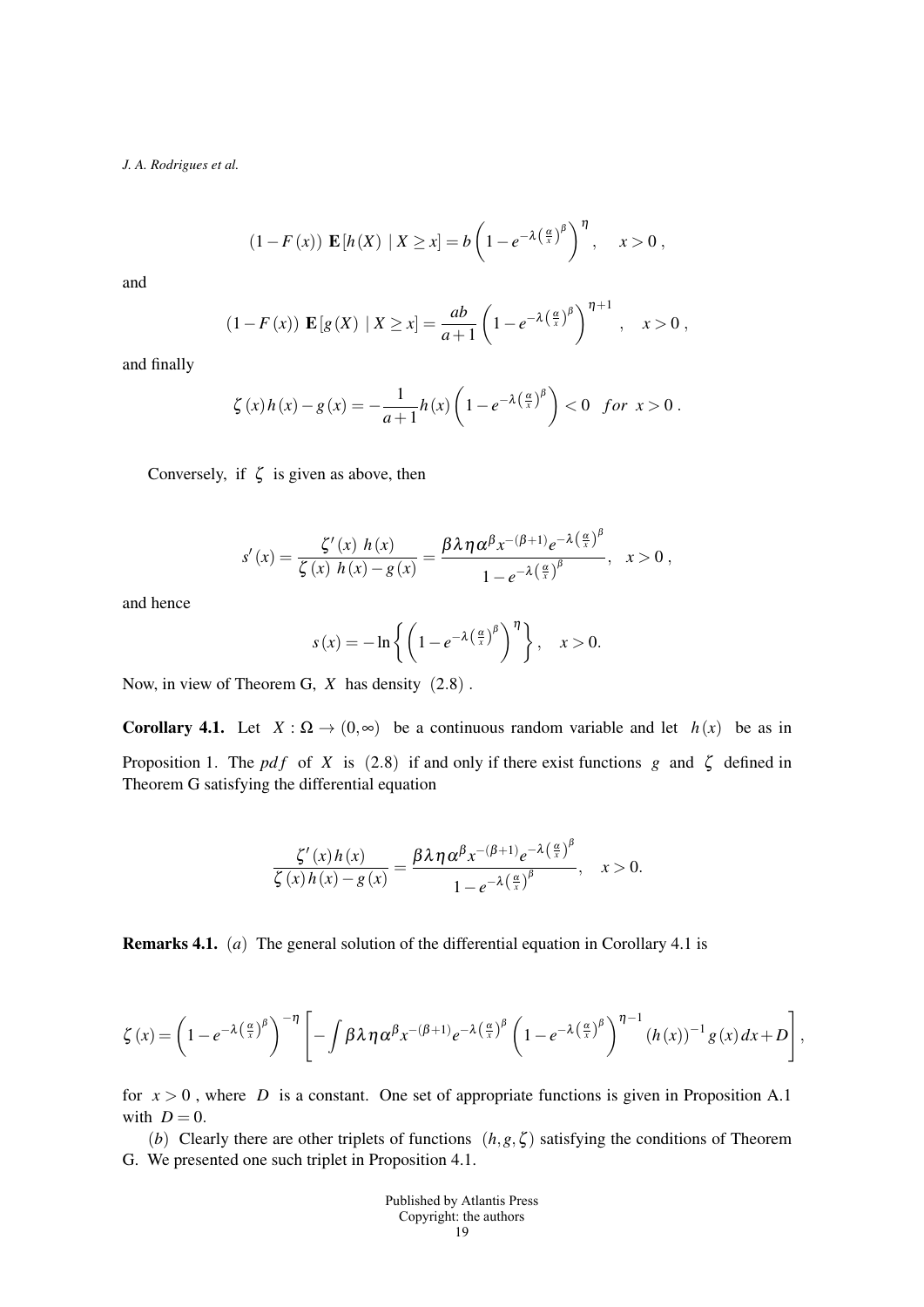#### 4.2. *Characterizations based on single function of the random variable*

In this subsection we employ a single function  $\psi$  of  $X$  and state characterization results in terms of  $\psi(X)$ . The following proposition has already appeared a Technical Report [6], so we will just state it here for the sake of completeness.

**Proposition 4.2** Let  $X : \Omega \to (a, b)$  be a continuous random variable with *cdf* F. Let  $\psi(x)$ 

be a differentiable function on  $(a,b)$  with  $\lim_{x\to b} \psi(x) = 1$ . Then for  $\delta \neq 1$ ,

$$
E[\psi(X)|X < x] = \delta \psi_1(x), \quad x \in (a, b)
$$

if and only if

$$
\psi(x) = (F(x))^{\frac{1}{\delta}-1}, \quad x \in (a,b).
$$

**Remark 4.2.** Taking, e.g.,  $\psi(x) = \begin{cases} 1 - \frac{1}{x} \end{cases}$  $\left[1-e^{-\lambda\left(\frac{\alpha}{x}\right)^{\beta}}\right)^{\eta}\right]\left\}^{\frac{b\delta}{1-\delta}}$ , Proposition 4.2 gives a charac-

terization of (2*.*8)*.*

#### 5. Estimation of model parameters

In this section, we consider estimation of the five parameters by the methods of moments and maximum likelihood. Suppose  $x_1, \ldots, x_n$  is a random sample of size *n* from the EKIW distribution given by (2.7). Under the method of moments, equating the theoretical moments  $E(X<sup>r</sup>)$  with the corresponding sample moments,

$$
M_r = \frac{1}{n} \sum_{l=1}^{n} x_l^r, \ r = 1, \dots, 5.
$$
 (5.1)

respectively, one obtains the system of equations

$$
M_r = \lambda \theta \eta \alpha^r \sum_{j=0}^{\infty} \sum_{k=0}^{\infty} \frac{(-1)^{j+k} \Gamma(\theta) \Gamma[\eta(j+1)] \Gamma\left(1 - \frac{r}{\beta}\right)}{[\lambda (k+1)]^{1-r/\beta} \Gamma(\theta - j) \Gamma[\eta(j+1) - k] j! k!}
$$
(5.2)

which can be solved simultaneously to give estimates for  $\alpha$ ,  $\beta$ ,  $\lambda$ ,  $\eta$  and  $\theta$ .

| <b>Published by Atlantis Press</b> |
|------------------------------------|
| Copyright: the authors             |
| 20                                 |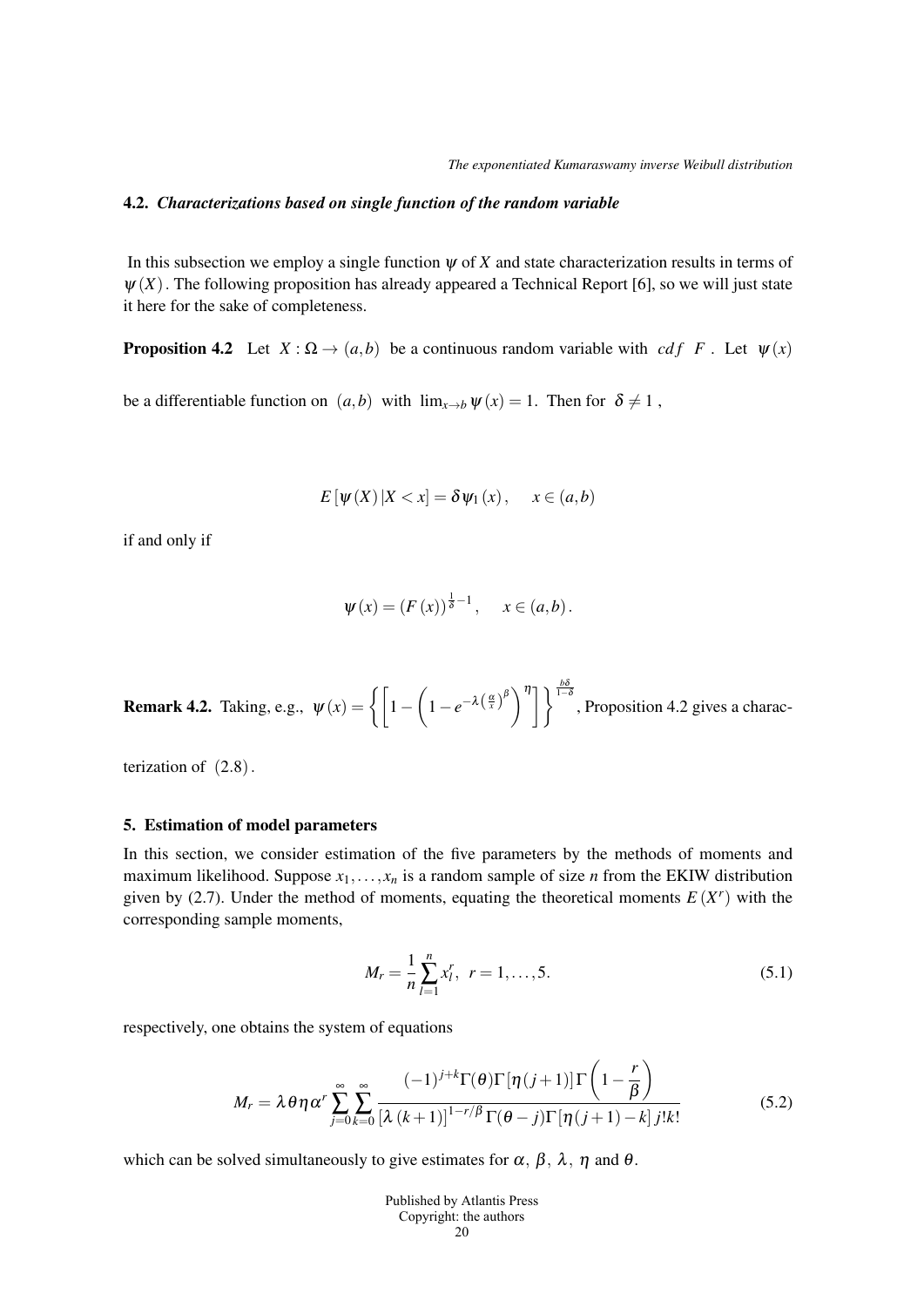Now consider estimation by the method of maximum likelihood. The log-likelihood for a random sample  $x_1, \ldots, x_n$  from the EKIW distribution given by (2.7) is

$$
\log L(\alpha, \beta, \lambda, \eta, \theta) = n \log \beta + n \log \lambda + n \log \theta + n \log \eta + n \beta \log \alpha - (\beta + 1) \sum_{i=1}^{n} \log x_i
$$

$$
- \lambda \sum_{i=1}^{n} \left(\frac{\alpha}{x_i}\right)^{\beta} + (\eta - 1) \sum_{i=1}^{n} \log \left(1 - \exp \left[-\lambda \left(\frac{\alpha}{x_i}\right)^{\beta}\right]\right)
$$

$$
+ (\theta - 1) \sum_{i=1}^{n} \log \left[1 - \left(1 - \exp \left[-\lambda \left(\frac{\alpha}{x_i}\right)^{\beta}\right]\right)^{\eta}\right]
$$
(5.3)

Differentiating the log-likelihood with respect  $\alpha$ ,  $\beta$ ,  $\lambda$ ,  $\eta$  and  $\theta$ , respectively, and setting the result equal to zero, we have

$$
\frac{\partial \log L}{\partial \alpha} = \frac{\beta \lambda \eta (1-\theta)}{\alpha} \sum_{i=1}^{n} \frac{\left(\frac{\alpha}{x_i}\right)^{\beta} \exp \left[-\lambda \left(\frac{\alpha}{x_i}\right)^{\beta}\right] \left(1 - \exp \left[-\lambda \left(\frac{\alpha}{x_i}\right)^{\beta}\right]\right)^{\eta-1}}{1 - \left(1 - \exp \left[-\lambda \left(\frac{\alpha}{x_i}\right)^{\beta}\right]\right)^{\eta}}
$$

$$
+ \frac{n\beta}{\alpha} - \frac{\lambda}{\alpha} \sum_{i=1}^{n} \left(\frac{\alpha}{x_i}\right)^{\beta} - \beta \lambda (\eta - 1) \alpha^{\beta-1} \sum_{i=1}^{n} \frac{x_i^{-\beta}}{1 - \exp \left[\lambda \left(\frac{\alpha}{x_i}\right)^{\beta}\right]} = 0 \tag{5.4}
$$

$$
\frac{\partial \log L}{\partial \beta} = \frac{n}{\beta} + n \log \alpha - \sum_{i=1}^{n} \log x_i + \lambda \sum_{i=1}^{n} \left(\frac{\alpha}{x_i}\right)^{\beta} \log \left(\frac{\alpha}{x_i}\right) + (1 - \eta) \sum_{i=1}^{n} \frac{\lambda \left(\frac{\alpha}{x_i}\right)^{\beta} \log \left(\frac{\alpha}{x_i}\right)}{1 - \exp \left[\lambda \left(\frac{\alpha}{x_i}\right)^{\beta}\right]}
$$

$$
-\lambda \eta (\theta - 1) \sum_{i=1}^{n} \frac{\left(\frac{\alpha}{x_i}\right)^{\beta} \log \left(\frac{\alpha}{x_i}\right) \exp \left[-\lambda \left(\frac{\alpha}{x_i}\right)^{\beta}\right] \left(1 - \exp \left[-\lambda \left(\frac{\alpha}{x_i}\right)^{\beta}\right]\right)^{\eta - 1}}{1 - \left(1 - \exp \left[-\lambda \left(\frac{\alpha}{x_i}\right)^{\beta}\right]\right)^{\eta}} = 0 \quad (5.5)
$$

$$
\frac{\partial \log L}{\partial \lambda} = \eta (1 - \theta) \sum_{i=1}^{n} \frac{\left(\frac{\alpha}{x_i}\right)^{\beta} \exp \left[-\lambda \left(\frac{\alpha}{x_i}\right)^{\beta}\right] \left(1 - \exp \left[-\lambda \left(\frac{\alpha}{x_i}\right)^{\beta}\right]\right)^{\eta - 1}}{1 - \left(1 - \exp \left[-\lambda \left(\frac{\alpha}{x_i}\right)^{\beta}\right]\right)^{\eta}}
$$

$$
+ \frac{n}{\lambda} + \sum_{i=1}^{n} \left(\frac{\alpha}{x_i}\right)^{\beta} - (\eta - 1) \alpha^{\beta} \sum_{i=1}^{n} \frac{x_i^{-\beta}}{1 - \exp \left[\lambda \left(\frac{\alpha}{x_i}\right)^{\beta}\right]} = 0 \tag{5.6}
$$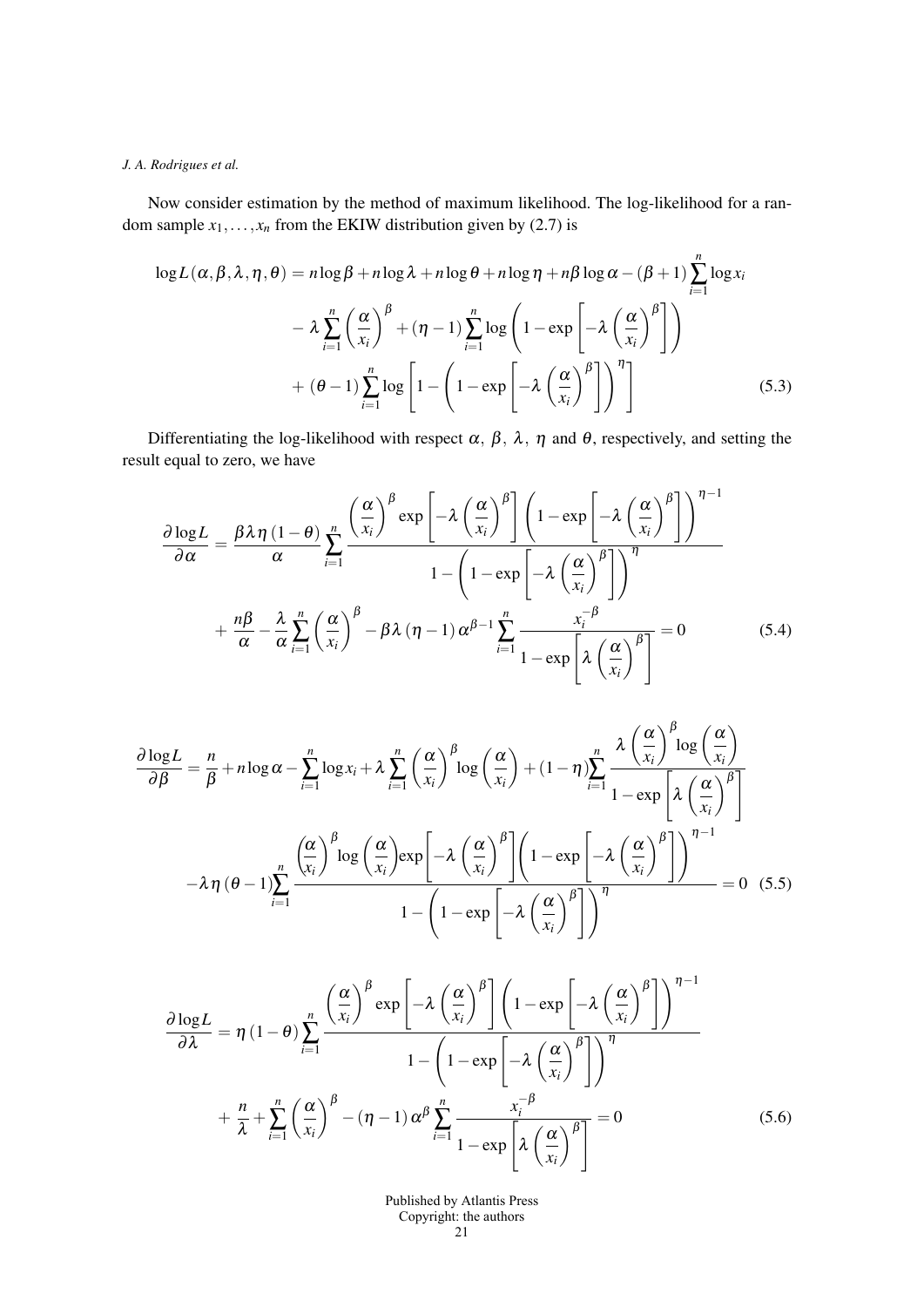*The exponentiated Kumaraswamy inverse Weibull distribution*

$$
\frac{\partial \log L}{\partial \eta} = \frac{n}{\eta} + (\theta - 1) \sum_{i=1}^{n} \frac{\log \left( 1 - \exp \left[ -\lambda \left( \frac{\alpha}{x_i} \right)^{\beta} \right] \right)}{1 - \left( 1 - \exp \left[ -\lambda \left( \frac{\alpha}{x_i} \right)^{\beta} \right] \right)^{-\eta}}
$$

$$
+ \sum_{i=1}^{n} \log \left( 1 - \exp \left[ -\lambda \left( \frac{\alpha}{x_i} \right)^{\beta} \right] \right) = 0 \tag{5.7}
$$

$$
\frac{\partial \log L}{\partial \theta} = \frac{n}{\theta} + \sum_{i=1}^{n} \log \left[ 1 - \left( 1 - \exp \left[ -\lambda \left( \frac{\alpha}{x_i} \right)^{\beta} \right] \right)^{\eta} \right] = 0 \tag{5.8}
$$

The maximum likelihood estimates  $\hat{\alpha}$ ,  $\beta$ ,  $\lambda$ ,  $\hat{\eta}$  and  $\theta$  of the unknown parameters  $\alpha$ ,  $\beta$ ,  $\lambda$ ,  $\eta$  and <sup>θ</sup>, respectively, are obtained by solving Equations 5.4*−*5.8.

## 6. Application

The data set given in Table 2 represents the relief times of twenty patients receiving an analgesic. This data set was taken from [4]. We would like to emphasize that the aim here is not to provide a complete statistical modeling or inferences for the data set involved.

Table 2. Relief times of twenty patients.

|  |  |  |  | 1.1 1.4 1.3 1.7 1.9 1.8 1.6 2.2 1.7 2.7 |
|--|--|--|--|-----------------------------------------|
|  |  |  |  | 4.1 1.8 1.5 1.2 1.4 3.0 1.7 2.3 1.6 2.0 |

We use the lifetime data set given by Table 2 to compare the fit of the EKIW distribution with four distributions: gamma, IW, Lindley and Weibull. The PDF of gamma, IW, Lindley and Weibull distributions are

(1) Gamma:

$$
f(x) = \frac{\beta^{\alpha} x^{\alpha - 1}}{\Gamma(\alpha)} \exp(-\beta x)
$$
 (6.1)

(2) IW:

$$
f(x) = \beta \alpha^{\beta} x^{-(\beta+1)} \exp\left[-\left(\frac{\alpha}{x}\right)^{\beta}\right]
$$
 (6.2)

(3) Lindley:

$$
f(x) = \frac{\alpha^2}{\alpha + 1} (1 + x) \exp(-\alpha x)
$$
 (6.3)

(4) Weibull:

$$
f(x) = \alpha \beta (\beta x)^{\alpha - 1} \exp \left[ -(\beta x)^{\alpha} \right]
$$
 (6.4)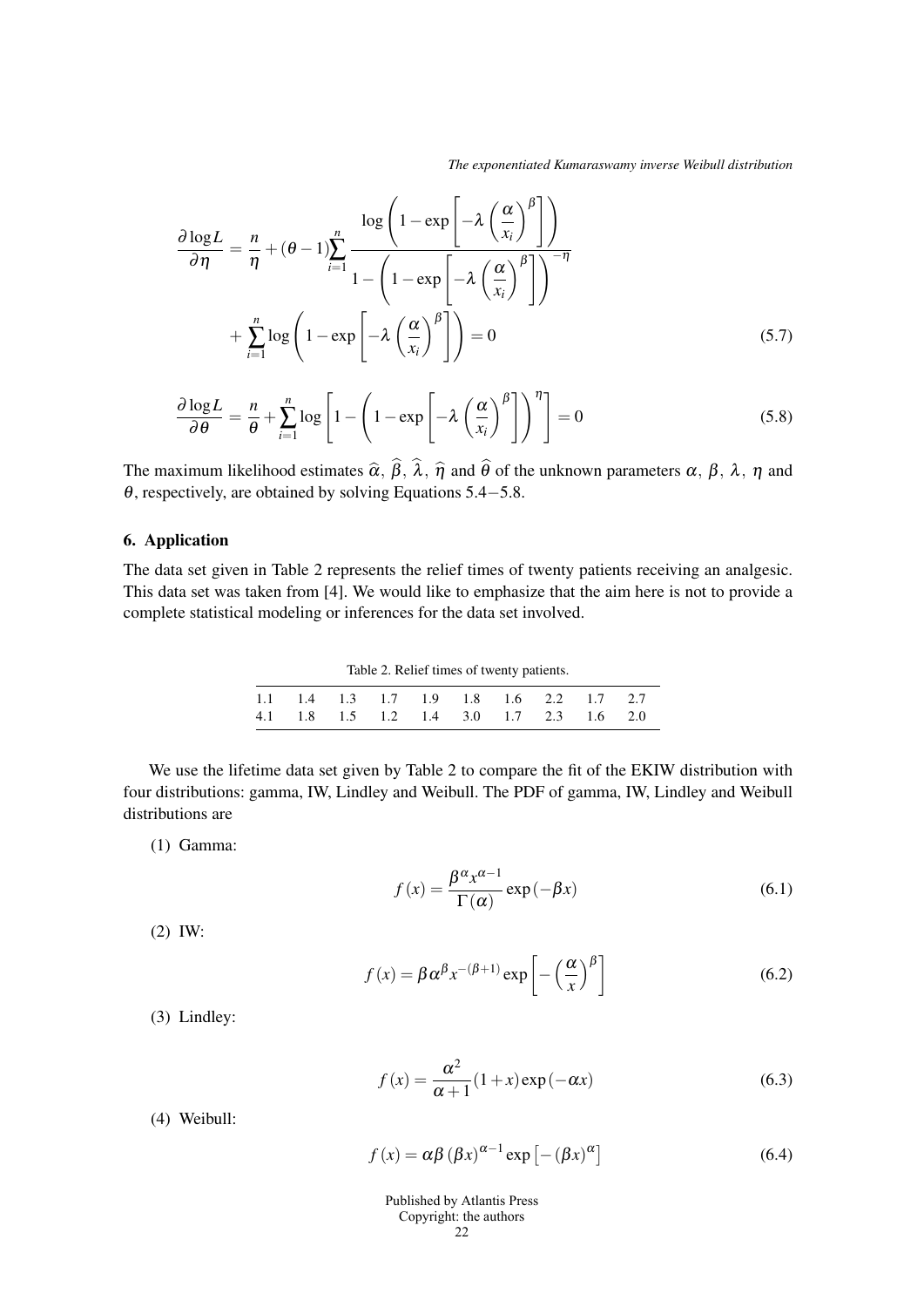The maximum likelihood estimates and the Akaike Information Criterion (AIC) values for the fitted distributions are reported in Table 3. The results show that the EKIW distribution provides a significantly better fit than the other four models.

Table 3. The maximum likelihood estimates and AIC of the models based on data set.

| Distribution | <b>Maximum Likelihood Estimates</b>                                            | AIC.   |
|--------------|--------------------------------------------------------------------------------|--------|
| EKIW         | $\alpha = 4.324, \beta = 2.319, \lambda = 0.567, \eta = 3.166, \theta = 0.228$ | 32.509 |
| Gamma        | $\alpha = 9.670, \beta = 5.089$                                                | 39.637 |
| IW           | $\alpha = 1.563, \beta = 4.017$                                                | 34.817 |
| Lindley      | $\alpha = 0.816$                                                               | 62.499 |
| Weibull      | $\alpha = 2.130, \beta = 2.787$                                                | 45.173 |

Plots of the estimated PDF of the EKIW, gamma, IW, Lindley and Weibull models fitted to these data set are given in Figure 3. The figure indicate that the EKIW distribution is superior to the other distributions in terms of model fitting.



Fig. 3. Histogram and estimated densities.

#### 7. Conclusion

We proposed a new distribution, named the exponentiated Kumaraswamy inverse Weibull distribution which extends the inverse Weibull distribution. Several properties of the new distribution were investigated, including the moments, hazard function, mean deviations and Rényi entropy. The estimation of parameters by the method of moments and the maximum likelihood have been discussed. An application of the exponentiated Kumaraswamy inverse Weibull distribution to real data show that the new distribution can be used quite effectively to provide better fits than the gamma, inverse Weibull, Lindley and Weibull distributions.